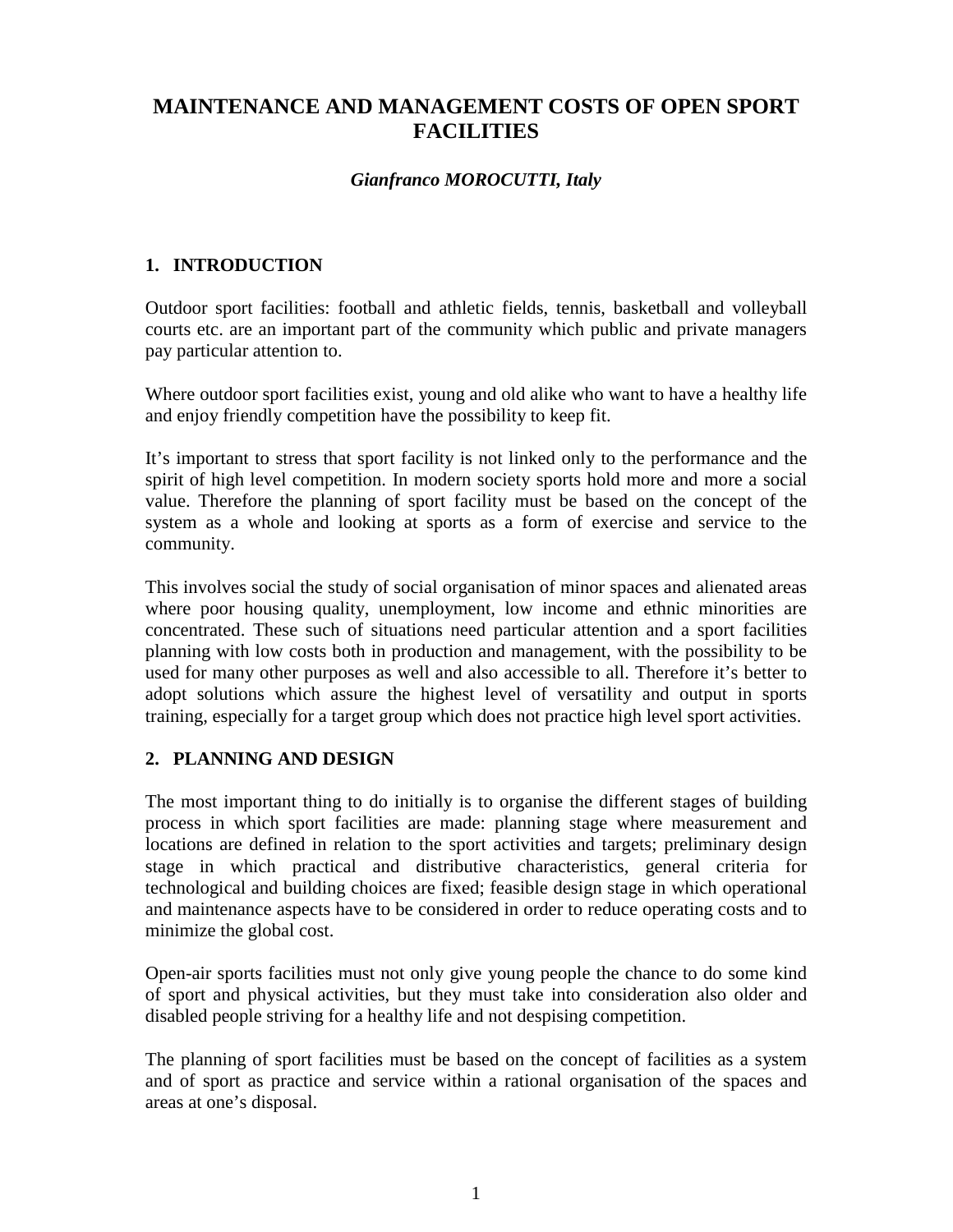Preferably, solutions should be chosen which guarantee the highest degree of versatility and yield in sport activities hours, above all for those user brackets which don't do sport at a high-level.

The planning analysis is based on the kind of environment where sport activities take place and which naturally splits sports into three main areas:

- ground sports
- water sports
- aerial sports

As far as this survey is concerned, we are going to talk about outdoor ground sports. In this case it is necessary to single out the type of sport activity (football, athletics, tennis, volleyball, handball, basketball, and so on), its environment and the corresponding practising areas.

For a correct and rational planning the local programming office should implement an urban-sporting means (development and planning program of ten-year sporting plant engineering) which takes into consideration the requirements and the development of outdoor sporting plant engineering in the District, in the Town, and in the Territory.

Once this urban means has been introduced and needs and priorities have been defined, it is time for the second phase to start: preliminary planning; in the course of it functional and distributive characteristics and general standards are determined. These standards point out 3 different types of facilities that better satisfy the requirements of a correct costs-benefits ratio in addition to reasonable operating and maintenance costs.

If possible, every district of a certain population density should dispose of a not too large multi-purpose facility to be built in a residential or completion area. Generally, it is enough for a district to have 1 or 2 multi-purpose fields with synthetic floor - standard measures  $40 * 20$  m, with lighting and wire-net fencing – where many sports can be done such as five-a-side football, handball, volleyball and other gymnastic activities. Generally, structures such as dressing-rooms, bathrooms, and terraces for spectators are not included in the plan of such district facilities, these being mostly used by young people living in the district. If, however, the facility should also dispose of dressingrooms and sanitary services, a good solution would be prefabricated dressing-rooms and sanitary services which are transportable and usable in other places and for other events. As far as the executive part is concerned, it is necessary to employ materials which don't require particular maintenance and which can be easily operated. There will be a synthetic permeable floor on a draining foundation that can quickly discharge a great amount of water, there will be floodlights on  $12 - 15$  m piles for an average lighting of 80 lux, there will be a 3.00/4.00 m high plastic-coated wire-net fencing. The realization of the work costs about 200,000 USD, the purchase of the ground being excluded. Annual maintenance costs: 2,500 USD and operating costs of the facility: 7,000 USD.

## *Sport facility with football ground for competitions, running track for fast running, boards and throwing circles, football ground for training purposes and multi-purpose field with synthetic floor*

This type of facility is suitable for schools and smaller middle towns where football is the main sport; at the same time, however, it allows to do some track and field athletics and team sports such as volleyball, basketball, handball. There could be the following standard equipment: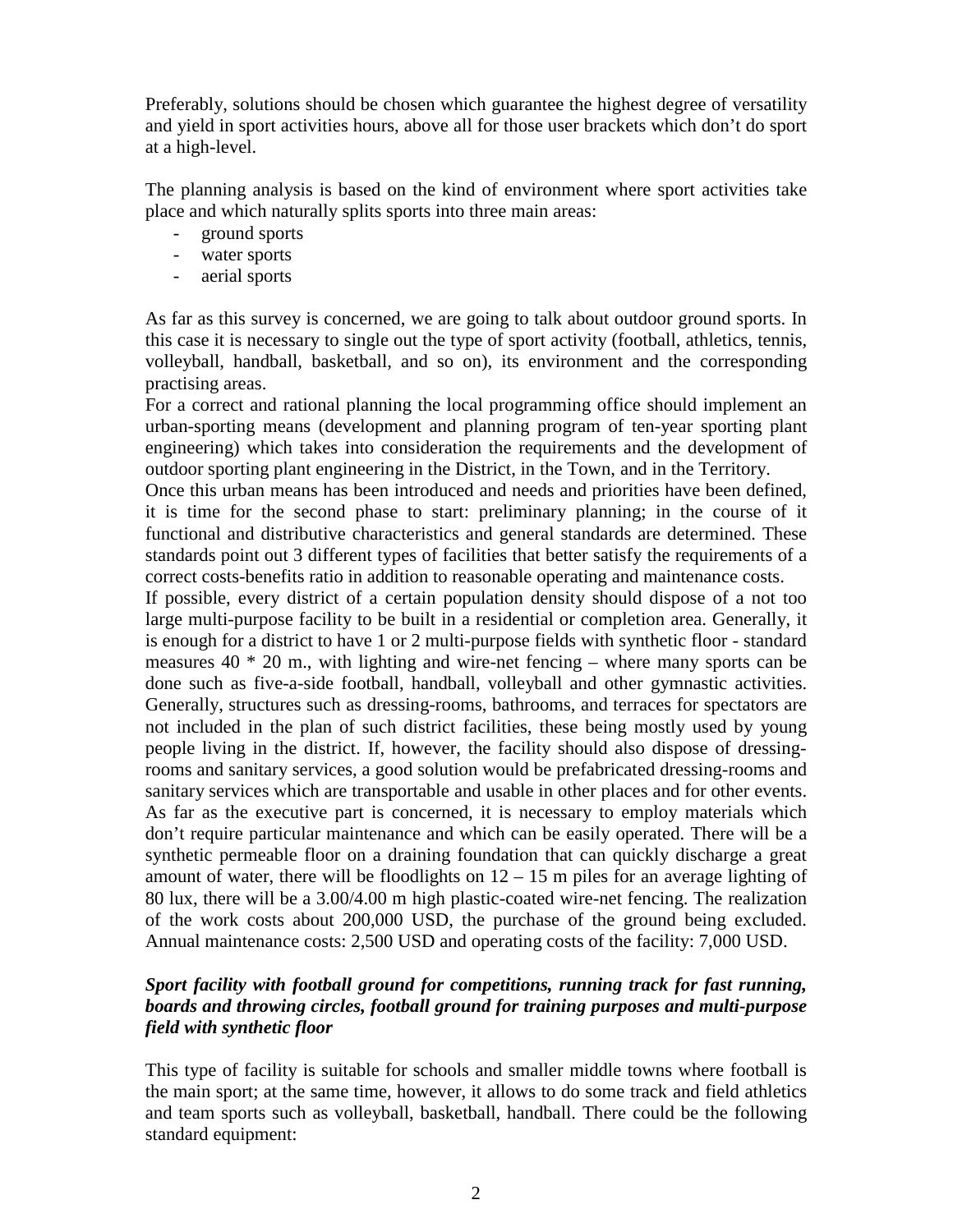- A regular football ground  $100,00 * 60,00$  m with grass floor and automatic irrigation system divided into sectors and fold-away irrigators, running track for fast running;
- long jump and high jump take-off boards, discus and hammer throwing circles;
- $a$  90  $*$  50 m training field with earthen floor, equipped with lighting system for nocturnal training sessions with an average lighting of 100 lux;
- a 40  $*$  20 m multi-purpose field with synthetic floor;
- a terrace made of prefabricated elements for about 400 spectators;
- a building consisting of 4 athlete dressing-rooms, 2 referee dressing-rooms, technical rooms, first aid, store-rooms, warehouse, bar, and ticket office;
- separated ways for spectators, athletes, and referees. The wire-net fencing is at least 2.50 m high from the walking surface.

The price of realization amounts to about 2.000,000 USD, ground costs and the realization of parking lots and approach routes excluded.

Annual operating costs amount to about 15,000 USD, annual maintenance costs to about 12,000 USD.

## *Multi-purpose sport facility with main football ground, running track provided with boards and throwing circles, secondary football ground, 2 multi-purpose fields with synthetic floors to play handball, basketball, volleyball, and five-a-side football.*

A complete and optimized open-air multi-purpose facility for football, handball, basketball, volleyball and track and field athletics, suitable for town and territory, is represented by the following model:

A 105 \* 65 m grass field, provided with lighting system with an average lighting of 200 lux, automatic irrigation system divided into sectors and fold-away irrigators, running track with 6 tracks and synthetic boards approved by FIDAL (Federazione Italiana di Atletica Leggera / Italian association for track and field athletics) for national competitions;

- $a$  100  $*$  60 m football ground, either with grass floor or with gray or red earthen floor, for competition and training purposes, provided with lighting system with an average lighting of 100 lux, automatic irrigation system;
- two multi-purpose fields with synthetic floor;
- a grandstand designed for 1,200 spectators and the corresponding understand with 6 athlete dressing-rooms, 3 referee dressing-rooms, warehouse, storerooms, and bathrooms;
- a spectators' terrace made of prefabricated elements for about 200 people;
- attached to the grandstand a building with press room, meeting room, bar, ticket office and technical rooms in the basement;
- separated ways for spectators, athletes, and referees, the whole area being surrounded by fences.

The described facility can be defined as an open-air multi-purpose facility allowing one or more competitions of different sports to take place at the same time.

The price of realization amounts to about 1.750,000 USD, ground, parking lots and approach routes excluded. Annual operating costs amount to about 30,000 USD, annual maintenance costs to about 30,000 USD.